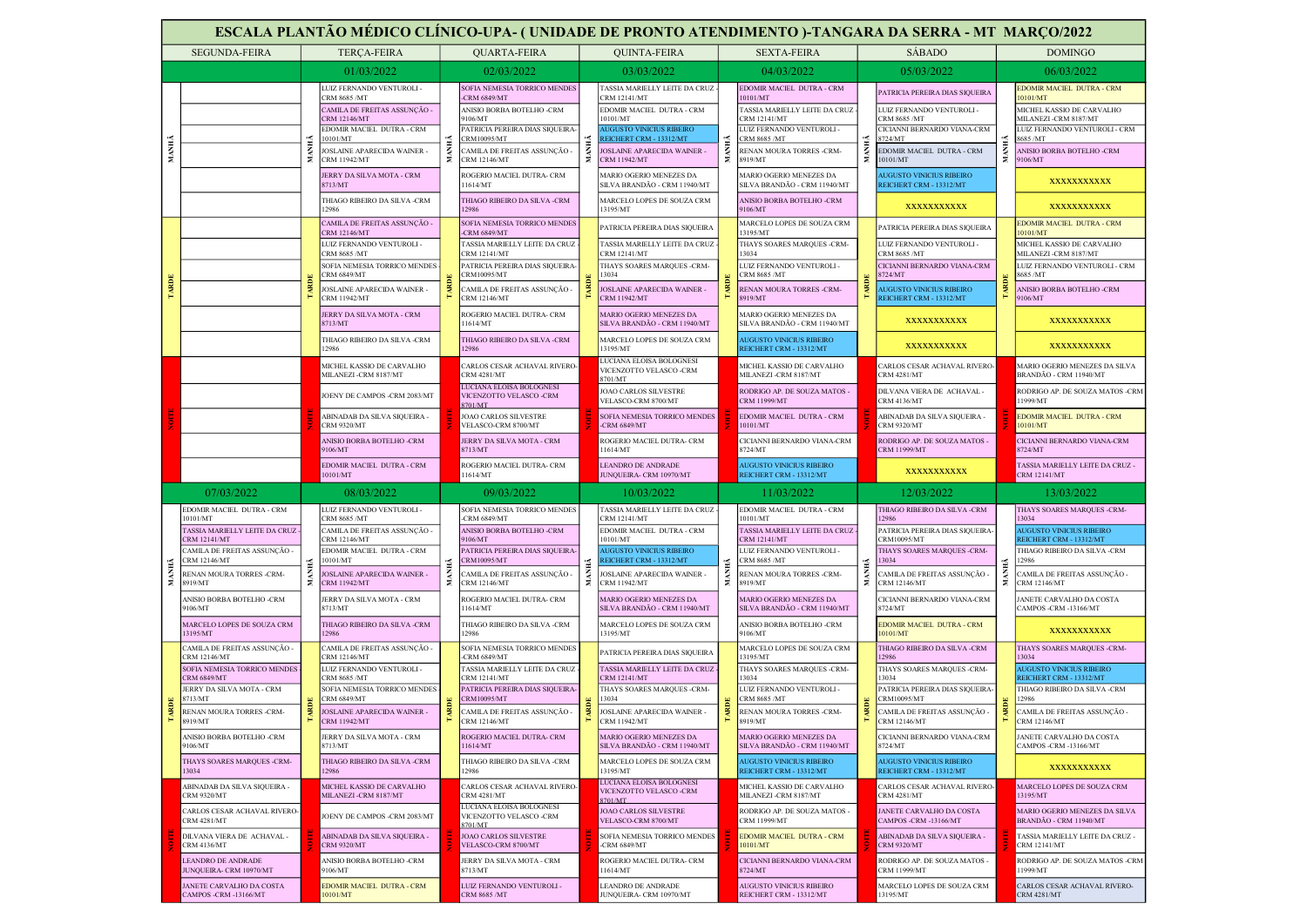|              | 14/03/2022                                                                       |     | 15/03/2022                                                                |  | 16/03/2022                                                             |                                                                                                                                                                                                                             | 17/03/2022                                                                     |                                                    | 18/03/2022                                                                 | 19/03/2022                                                                   |                                                   | 20/03/2022                                                                                        |
|--------------|----------------------------------------------------------------------------------|-----|---------------------------------------------------------------------------|--|------------------------------------------------------------------------|-----------------------------------------------------------------------------------------------------------------------------------------------------------------------------------------------------------------------------|--------------------------------------------------------------------------------|----------------------------------------------------|----------------------------------------------------------------------------|------------------------------------------------------------------------------|---------------------------------------------------|---------------------------------------------------------------------------------------------------|
|              | EDOMIR MACIEL DUTRA - CRM<br>10101/MT                                            |     | LUIZ FERNANDO VENTUROLI -<br>CRM 8685 /MT                                 |  | SOFIA NEMESIA TORRICO MENDES<br><b>CRM 6849/MT</b>                     |                                                                                                                                                                                                                             | TASSIA MARIELLY LEITE DA CRUZ -<br>CRM 12141/MT                                |                                                    | EDOMIR MACIEL DUTRA - CRM<br>10101/MT                                      | <b>AUGUSTO VINICIUS RIBEIRO</b><br>REICHERT CRM - 13312/MT                   |                                                   | JOSLAINE APARECIDA WAINER - CRM<br>1942/MT                                                        |
|              | TASSIA MARIELLY LEITE DA CRUZ<br>CRM 12141/MT                                    |     | CAMILA DE FREITAS ASSUNÇÃO -<br>CRM 12146/MT                              |  | ANISIO BORBA BOTELHO -CRM<br>9106/MT                                   | EDOMIR MACIEL DUTRA - CRM<br>10101/MT<br><b><i>NUGUSTO VINICIUS RIBEIRO</i></b><br>REICHERT CRM - 13312/MT<br>JOSLAINE APARECIDA WAINER -<br><b>CRM 11942/MT</b><br>MARIO OGERIO MENEZES DA<br>SILVA BRANDÃO - CRM 11940/MT |                                                                                | TASSIA MARIELLY LEITE DA CRUZ-<br>CRM 12141/MT     | MARCELO LOPES DE SOUZA CRM<br>13195/MT                                     |                                                                              | MICHEL KASSIO DE CARVALHO<br>MILANEZI-CRM 8187/MT |                                                                                                   |
|              | CAMILA DE FREITAS ASSUNÇÃO -<br>CRM 12146/MT                                     |     | EDOMIR MACIEL DUTRA - CRM<br>10101/MT                                     |  | PATRICIA PEREIRA DIAS SIQUEIRA-<br>RM10095/MT                          |                                                                                                                                                                                                                             |                                                                                |                                                    | LUIZ FERNANDO VENTUROLI -<br>CRM 8685 /MT                                  | PATRICIA PEREIRA DIAS SIQUEIRA-<br>CRM10095/MT                               |                                                   | EDOMIR MACIEL DUTRA - CRM<br>10101/MT                                                             |
| MANHÃ        | RENAN MOURA TORRES -CRM-<br>8919/MT                                              | MAN | JOSLAINE APARECIDA WAINER<br>CRM 11942/MT                                 |  | CAMILA DE FREITAS ASSUNÇÃO -<br>CRM 12146/MT                           |                                                                                                                                                                                                                             |                                                                                |                                                    | RENAN MOURA TORRES -CRM-<br>8919/MT                                        | RENAN MOURA TORRES - CRM-<br>8919/MT                                         |                                                   | RENAN MOURA TORRES - CRM-<br>8919/MT                                                              |
|              | ANISIO BORBA BOTELHO -CRM<br>9106/MT                                             |     | JERRY DA SILVA MOTA - CRM<br>8713/MT                                      |  | ROGERIO MACIEL DUTRA- CRM<br>11614/MT                                  |                                                                                                                                                                                                                             | MARIO OGERIO MENEZES DA<br>SILVA BRANDÃO - CRM 11940/MT                        | <b>EANDRO DE ANDRADE</b><br>UNQUEIRA- CRM 10970/MT |                                                                            | EANDRO DE ANDRADE JUNQUEIRA-<br>CRM 10970/MT                                 |                                                   |                                                                                                   |
|              | MARCELO LOPES DE SOUZA CRM<br>13195/MT                                           |     | THIAGO RIBEIRO DA SILVA -CRM<br>12986                                     |  | <b>THIAGO RIBEIRO DA SILVA -CRM</b><br>2986                            |                                                                                                                                                                                                                             | MARCELO LOPES DE SOUZA CRM<br>13195/MT                                         |                                                    | ANISIO BORBA BOTELHO -CRM<br>9106/MT                                       | OSLAINE APARECIDA WAINER<br><b>CRM 11942/MT</b>                              |                                                   | SOFIA NEMESIA TORRICO MENDES -<br><b>CRM 6849/MT</b>                                              |
|              | CAMILA DE FREITAS ASSUNÇÃO -<br>CRM 12146/MT                                     |     | CAMILA DE FREITAS ASSUNÇÃO -<br>CRM 12146/MT                              |  | SOFIA NEMESIA TORRICO MENDES<br><b>CRM 6849/MT</b>                     |                                                                                                                                                                                                                             | PATRICIA PEREIRA DIAS SIQUEIRA<br>CRM10095/MT                                  |                                                    | MARCELO LOPES DE SOUZA CRM<br>13195/MT                                     | OSLAINE APARECIDA WAINER -<br>CRM 11942/MT                                   |                                                   | EDOMIR MACIEL DUTRA - CRM<br>10101/MT                                                             |
|              | SOFIA NEMESIA TORRICO MENDES<br><b>CRM 6849/MT</b>                               |     | LUIZ FERNANDO VENTUROLI -<br>CRM 8685 /MT                                 |  | ASSIA MARIELLY LEITE DA CRUZ<br>CRM 12141/MT                           |                                                                                                                                                                                                                             | TASSIA MARIELLY LEITE DA CRUZ<br>CRM 12141/MT                                  | THAYS SOARES MARQUES -CRM-<br>13034                | MARCELO LOPES DE SOUZA CRM<br>3195/MT                                      |                                                                              | JOSLAINE APARECIDA WAINER - CRM<br>11942/MT       |                                                                                                   |
| <b>TARDE</b> | JERRY DA SILVA MOTA - CRM<br>3713/MT                                             |     | SOFIA NEMESIA TORRICO MENDES<br><b>CRM 6849/MT</b>                        |  | ATRICIA PEREIRA DIAS SIQUEIRA<br>RM10095/MT                            | THAYS SOARES MARQUES -CRM-<br>13034<br>JOSLAINE APARECIDA WAINER -<br><b>CRM 11942/MT</b>                                                                                                                                   |                                                                                |                                                    | LUIZ FERNANDO VENTUROLI -<br>CRM 8685 /MT                                  | PATRICIA PEREIRA DIAS SIQUEIRA<br>CRM10095/MT                                |                                                   | MICHEL KASSIO DE CARVALHO<br>MILANEZI -CRM 8187/MT                                                |
|              | RENAN MOURA TORRES -CRM-<br>8919/MT                                              |     | JOSLAINE APARECIDA WAINER -<br>CRM 11942/MT                               |  | CAMILA DE FREITAS ASSUNÇÃO -<br>CRM 12146/MT                           |                                                                                                                                                                                                                             | RENAN MOURA TORRES -CRM-<br>8919/MT                                            | RENAN MOURA TORRES - CRM-<br>8919/MT               |                                                                            | RENAN MOURA TORRES - CRM-<br>8919/MT                                         |                                                   |                                                                                                   |
|              | ANISIO BORBA BOTELHO -CRM<br>9106/MT                                             |     | JERRY DA SILVA MOTA - CRM<br>8713/MT                                      |  | ROGERIO MACIEL DUTRA- CRM<br>1614/MT                                   |                                                                                                                                                                                                                             | MARIO OGERIO MENEZES DA<br>SILVA BRANDÃO - CRM 11940/MT                        |                                                    | MARIO OGERIO MENEZES DA<br>SILVA BRANDÃO - CRM 11940/MT                    | ROGERIO MACIEL DUTRA- CRM<br>1614/MT                                         |                                                   | EANDRO DE ANDRADE JUNQUEIRA-<br>CRM 10970/MT                                                      |
|              | THAYS SOARES MARQUES -CRM-<br>13034                                              |     | THIAGO RIBEIRO DA SILVA -CRM<br>12986                                     |  | THIAGO RIBEIRO DA SILVA -CRM<br>2986                                   |                                                                                                                                                                                                                             | MARCELO LOPES DE SOUZA CRM<br>13195/MT                                         |                                                    | AUGUSTO VINICIUS RIBEIRO<br>REICHERT CRM - 13312/MT                        | <b>LEANDRO DE ANDRADE</b><br>UNQUEIRA- CRM 10970/MT                          |                                                   | SOFIA NEMESIA TORRICO MENDES -<br><b>CRM 6849/MT</b>                                              |
|              | ABINADAB DA SILVA SIQUEIRA -<br><b>CRM 9320/MT</b>                               |     | MICHEL KASSIO DE CARVALHO<br>MILANEZI -CRM 8187/MT                        |  | CARLOS CESAR ACHAVAL RIVERO-<br><b>CRM 4281/MT</b>                     |                                                                                                                                                                                                                             | SOFIA NEMESIA TORRICO MENDES<br>-CRM $6849/MT$                                 |                                                    | MICHEL KASSIO DE CARVALHO<br>MILANEZI-CRM 8187/MT                          | ABINADAB DA SILVA SIQUEIRA ·<br>CRM 9320/MT                                  |                                                   | TASSIA MARIELLY LEITE DA CRUZ -<br>CRM 12141/MT                                                   |
|              | CARLOS CESAR ACHAVAL RIVERO-<br><b>CRM 4281/MT</b>                               |     | JOENY DE CAMPOS -CRM 2083/MT                                              |  | MARCELO LOPES DE SOUZA CRM<br>13195/MT                                 | THAYS SOARES MARQUES -CRM-<br>13034<br>JANETE CARVALHO DA COSTA<br>CAMPOS -CRM -13166/MT<br>ROGERIO MACIEL DUTRA- CRM<br>11614/MT                                                                                           | RODRIGO AP. DE SOUZA MATOS -<br>CRM 11999/MT                                   | <b>THIAGO RIBEIRO DA SILVA -CRM</b><br>12986       |                                                                            | MARIO OGERIO MENEZES DA SILVA<br>BRANDÃO - CRM 11940/MT                      |                                                   |                                                                                                   |
|              | DILVANA VIERA DE ACHAVAL -<br><b>CRM 4136/MT</b>                                 |     | ABINADAB DA SILVA SIQUEIRA -<br><b>CRM 9320/MT</b>                        |  | ROGERIO MACIEL DUTRA- CRM<br>11614/MT                                  |                                                                                                                                                                                                                             | EDOMIR MACIEL DUTRA - CRM<br>10101/MT                                          | CARLOS CESAR ACHAVAL RIVERO-<br>CRM 4281/MT        |                                                                            | JANETE CARVALHO DA COSTA<br>CAMPOS -CRM -13166/MT                            |                                                   |                                                                                                   |
|              | <b>EANDRO DE ANDRADE</b><br>JUNQUEIRA- CRM 10970/MT                              |     | ANISIO BORBA BOTELHO -CRM<br>9106/MT                                      |  | JERRY DA SILVA MOTA - CRM<br>8713/MT                                   |                                                                                                                                                                                                                             | THAYS SOARES MARQUES -CRM-<br>13034                                            | RODRIGO AP. DE SOUZA MATOS -<br>CRM 11999/MT       |                                                                            | RODRIGO AP. DE SOUZA MATOS -CRM<br>1999/MT                                   |                                                   |                                                                                                   |
|              | JANETE CARVALHO DA COSTA<br>CAMPOS -CRM -13166/MT                                |     | EDOMIR MACIEL DUTRA - CRM<br>10101/MT                                     |  | LUIZ FERNANDO VENTUROLI -<br>CRM 8685 /MT                              |                                                                                                                                                                                                                             | LEANDRO DE ANDRADE<br>JUNQUEIRA- CRM 10970/MT                                  |                                                    | AUGUSTO VINICIUS RIBEIRO<br>REICHERT CRM - 13312/MT                        | AUGUSTO VINICIUS RIBEIRO<br>REICHERT CRM - 13312/MT                          |                                                   | EDOMIR MACIEL DUTRA - CRM<br>10101/MT                                                             |
|              |                                                                                  |     |                                                                           |  |                                                                        |                                                                                                                                                                                                                             |                                                                                |                                                    |                                                                            |                                                                              |                                                   |                                                                                                   |
|              | 21/03/2022                                                                       |     | 22/03/2022                                                                |  | 23/03/2022                                                             |                                                                                                                                                                                                                             | 24/03/2022                                                                     |                                                    | 25/03/2022                                                                 | 26/03/2022                                                                   |                                                   | 27/03/2022                                                                                        |
|              | EDOMIR MACIEL DUTRA - CRM<br>0101/MT                                             |     | LUIZ FERNANDO VENTUROLI -<br>CRM 8685 /MT                                 |  | SOFIA NEMESIA TORRICO MENDES<br><b>CRM 6849/MT</b>                     |                                                                                                                                                                                                                             | TASSIA MARIELLY LEITE DA CRUZ<br>CRM 12141/MT                                  |                                                    | EDOMIR MACIEL DUTRA - CRM<br>10101/MT                                      | PATRICIA PEREIRA DIAS SIQUEIRA                                               |                                                   | THAYS SOARES MARQUES -CRM-<br>3034                                                                |
|              | TASSIA MARIELLY LEITE DA CRUZ<br>CRM 12141/MT<br>CAMILA DE FREITAS ASSUNÇÃO -    |     | CAMILA DE FREITAS ASSUNÇÃO -<br>CRM 12146/MT<br>EDOMIR MACIEL DUTRA - CRM |  | ANISIO BORBA BOTELHO -CRM<br>106/MT<br>PATRICIA PEREIRA DIAS SIQUEIRA- |                                                                                                                                                                                                                             | EDOMIR MACIEL DUTRA - CRM<br>0101/MT<br><b><i>NUGUSTO VINICIUS RIBEIRO</i></b> |                                                    | TASSIA MARIELLY LEITE DA CRUZ<br>CRM 12141/MT<br>LUIZ FERNANDO VENTUROLI - | EDOMIR MACIEL DUTRA - CRM<br>0101/MT<br>THAYS SOARES MARQUES -CRM-           |                                                   | <b>AUGUSTO VINICIUS RIBEIRO</b><br><b>REICHERT CRM - 13312/MT</b><br>EANDRO DE ANDRADE JUNQUEIRA- |
| MANHÃ        | CRM 12146/MT<br>RENAN MOURA TORRES -CRM-<br>8919/MT                              | MAN | 10101/MT<br>JOSLAINE APARECIDA WAINER -<br>CRM 11942/MT                   |  | RM10095/MT<br>'AMILA DE FREITAS ASSUNÇÃO -<br>RM 12146/MT              |                                                                                                                                                                                                                             | REICHERT CRM - 13312/MT<br>JOSLAINE APARECIDA WAINER -<br>CRM 11942/MT         | MANI                                               | CRM 8685 /MT<br>RENAN MOURA TORRES -CRM-<br>8919/MT                        | 13034<br>JOSLAINE APARECIDA WAINER -<br>CRM 11942/MT                         | MAN                                               | <b>RM 10970/MT</b><br>RENAN MOURA TORRES - CRM-<br>8919/MT                                        |
|              | ANISIO BORBA BOTELHO -CRM<br>9106/MT                                             |     | JERRY DA SILVA MOTA - CRM<br>8713/MT                                      |  | ROGERIO MACIEL DUTRA- CRM<br>1614/MT                                   |                                                                                                                                                                                                                             | MARIO OGERIO MENEZES DA<br>SILVA BRANDÃO - CRM 11940/MT                        |                                                    | MARIO OGERIO MENEZES DA<br>SILVA BRANDÃO - CRM 11940/MT                    | CICIANNI BERNARDO VIANA-CRM<br>8724/MT                                       |                                                   | JOSLAINE APARECIDA WAINER - CRM<br>1942/MT                                                        |
|              | MARCELO LOPES DE SOUZA CRM<br>13195/MT                                           |     | THIAGO RIBEIRO DA SILVA -CRM<br>12986                                     |  | THIAGO RIBEIRO DA SILVA -CRM<br>2986                                   |                                                                                                                                                                                                                             | MARCELO LOPES DE SOUZA CRM<br>13195/MT                                         |                                                    | ANISIO BORBA BOTELHO -CRM<br>9106/MT                                       | <b>EANDRO DE ANDRADE</b><br>JUNQUEIRA- CRM 10970/MT                          |                                                   | JANETE CARVALHO DA COSTA<br>CAMPOS -CRM -13166/MT                                                 |
|              | `AMILA DE FREITAS ASSUNÇÃO -<br>CRM 12146/MT                                     |     | CAMILA DE FREITAS ASSUNÇÃO -<br><b>CRM 12146/MT</b>                       |  | SOFIA NEMESIA TORRICO MENDES<br><b>CRM 6849/MT</b>                     |                                                                                                                                                                                                                             | PATRICIA PEREIRA DIAS SIQUEIRA                                                 |                                                    | MARCELO LOPES DE SOUZA CRM<br>13195/MT                                     | <b>PATRICIA PEREIRA DIAS SIQUEIRA</b>                                        |                                                   | THAYS SOARES MARQUES -CRM-                                                                        |
|              | THAYS SOARES MARQUES -CRM-<br>13034                                              |     | LUIZ FERNANDO VENTUROLI -<br>CRM 8685 /MT                                 |  | TASSIA MARIELLY LEITE DA CRUZ<br><b>CRM 12141/MT</b>                   |                                                                                                                                                                                                                             | TASSIA MARIELLY LEITE DA CRUZ<br><b>CRM 12141/MT</b>                           |                                                    | THAYS SOARES MARQUES -CRM-<br>13034                                        | LEANDRO DE ANDRADE<br>UNQUEIRA- CRM 10970/MT                                 |                                                   | JANETE CARVALHO DA COSTA<br>CAMPOS -CRM -13166/MT                                                 |
|              | JERRY DA SILVA MOTA - CRM<br>8713/MT                                             |     | SOFIA NEMESIA TORRICO MENDES<br><b>CRM 6849/MT</b>                        |  | ATRICIA PEREIRA DIAS SIQUEIRA-<br><b>RM10095/MT</b>                    |                                                                                                                                                                                                                             | THAYS SOARES MARQUES -CRM-<br>13034                                            |                                                    | LUIZ FERNANDO VENTUROLI -<br><b>CRM 8685 /MT</b>                           | THAYS SOARES MARQUES -CRM-<br>3034                                           |                                                   | LEANDRO DE ANDRADE JUNQUEIRA-<br>CRM 10970/MT                                                     |
| TARDE        | RENAN MOURA TORRES -CRM-<br>8919/MT                                              |     | JOSLAINE APARECIDA WAINER -<br>CRM 11942/MT                               |  | 'AMILA DE FREITAS ASSUNÇÃO -<br>RM 12146/MT                            |                                                                                                                                                                                                                             | JOSLAINE APARECIDA WAINER -<br>CRM 11942/MT                                    |                                                    | RENAN MOURA TORRES -CRM-<br>8919/MT                                        | JOSLAINE APARECIDA WAINER -<br>CRM 11942/MT                                  |                                                   | RENAN MOURA TORRES - CRM-<br>8919/MT                                                              |
|              | ANISIO BORBA BOTELHO -CRM<br>9106/MT                                             |     | JERRY DA SILVA MOTA - CRM<br>8713/MT                                      |  | ROGERIO MACIEL DUTRA- CRM<br>11614/MT                                  |                                                                                                                                                                                                                             | MARIO OGERIO MENEZES DA<br>SILVA BRANDÃO - CRM 11940/MT                        |                                                    | MARIO OGERIO MENEZES DA<br>SILVA BRANDÃO - CRM 11940/MT                    | CICIANNI BERNARDO VIANA-CRM<br>8724/MT                                       |                                                   | JOSLAINE APARECIDA WAINER - CRM<br>1942/MT                                                        |
|              | SOFIA NEMESIA TORRICO MENDES<br><b>CRM 6849/MT</b>                               |     | THIAGO RIBEIRO DA SILVA -CRM<br>12986                                     |  | THIAGO RIBEIRO DA SILVA -CRM<br>2986                                   |                                                                                                                                                                                                                             | MARCELO LOPES DE SOUZA CRM<br>3195/MT                                          |                                                    | <b>AUGUSTO VINICIUS RIBEIRO</b><br>REICHERT CRM - 13312/MT                 | <b>AUGUSTO VINICIUS RIBEIRO</b><br>REICHERT CRM - 13312/MT                   |                                                   | <b>AUGUSTO VINICIUS RIBEIRO</b><br>REICHERT CRM - 13312/MT                                        |
|              | ABINADAB DA SILVA SIOUEIRA -<br><b>CRM 9320/MT</b>                               |     | MICHEL KASSIO DE CARVALHO<br>MILANEZI-CRM 8187/MT                         |  | CARLOS CESAR ACHAVAL RIVERO-<br><b>CRM 4281/MT</b>                     |                                                                                                                                                                                                                             | THAYS SOARES MARQUES -CRM-<br>13034                                            |                                                    | THAYS SOARES MARQUES -CRM-<br>13034                                        | CARLOS CESAR ACHAVAL RIVERO-<br><b>CRM 4281/MT</b>                           |                                                   | ANISIO BORBA BOTELHO -CRM<br>9106/MT                                                              |
|              | CARLOS CESAR ACHAVAL RIVERO-<br><b>CRM 4281/MT</b>                               |     | JOENY DE CAMPOS -CRM 2083/MT                                              |  | MARCELO LOPES DE SOUZA CRM<br>13195/MT                                 |                                                                                                                                                                                                                             | JANETE CARVALHO DA COSTA<br>CAMPOS -CRM -13166/MT                              |                                                    | RODRIGO AP. DE SOUZA MATOS -<br><b>CRM 11999/MT</b>                        | ABINADAB DA SILVA SIQUEIRA -<br><b>CRM 9320/MT</b>                           |                                                   | TASSIA MARIELLY LEITE DA CRUZ -<br>CRM 12141/MT                                                   |
|              | DILVANA VIERA DE ACHAVAL -<br><b>CRM 4136/MT</b>                                 |     | ABINADAB DA SILVA SIQUEIRA -<br><b>CRM 9320/MT</b>                        |  | LUIZ FERNANDO VENTUROLI -<br><b>CRM 8685 /MT</b>                       |                                                                                                                                                                                                                             | SOFIA NEMESIA TORRICO MENDES<br>-CRM $6849/MT$                                 |                                                    | EDOMIR MACIEL DUTRA - CRM<br>10101/MT                                      | JANETE CARVALHO DA COSTA<br>CAMPOS -CRM -13166/MT                            |                                                   | MARIO OGERIO MENEZES DA SILVA<br>BRANDÃO - CRM 11940/MT                                           |
|              | <b>LEANDRO DE ANDRADE</b><br>JUNQUEIRA- CRM 10970/MT<br>JANETE CARVALHO DA COSTA |     | ANISIO BORBA BOTELHO -CRM<br>9106/MT<br>EDOMIR MACIEL DUTRA - CRM         |  | JERRY DA SILVA MOTA - CRM<br>8713/MT<br>ROGERIO MACIEL DUTRA- CRM      |                                                                                                                                                                                                                             | ROGERIO MACIEL DUTRA- CRM<br>11614/MT<br>LEANDRO DE ANDRADE                    |                                                    | CICIANNI BERNARDO VIANA-CRM<br>8724/MT<br>AUGUSTO VINICIUS RIBEIRO         | RODRIGO AP. DE SOUZA MATOS -<br>CRM 11999/MT<br>THIAGO RIBEIRO DA SILVA -CRM |                                                   | RODRIGO AP. DE SOUZA MATOS -CRM<br>11999/MT<br>CICIANNI BERNARDO VIANA-CRM                        |